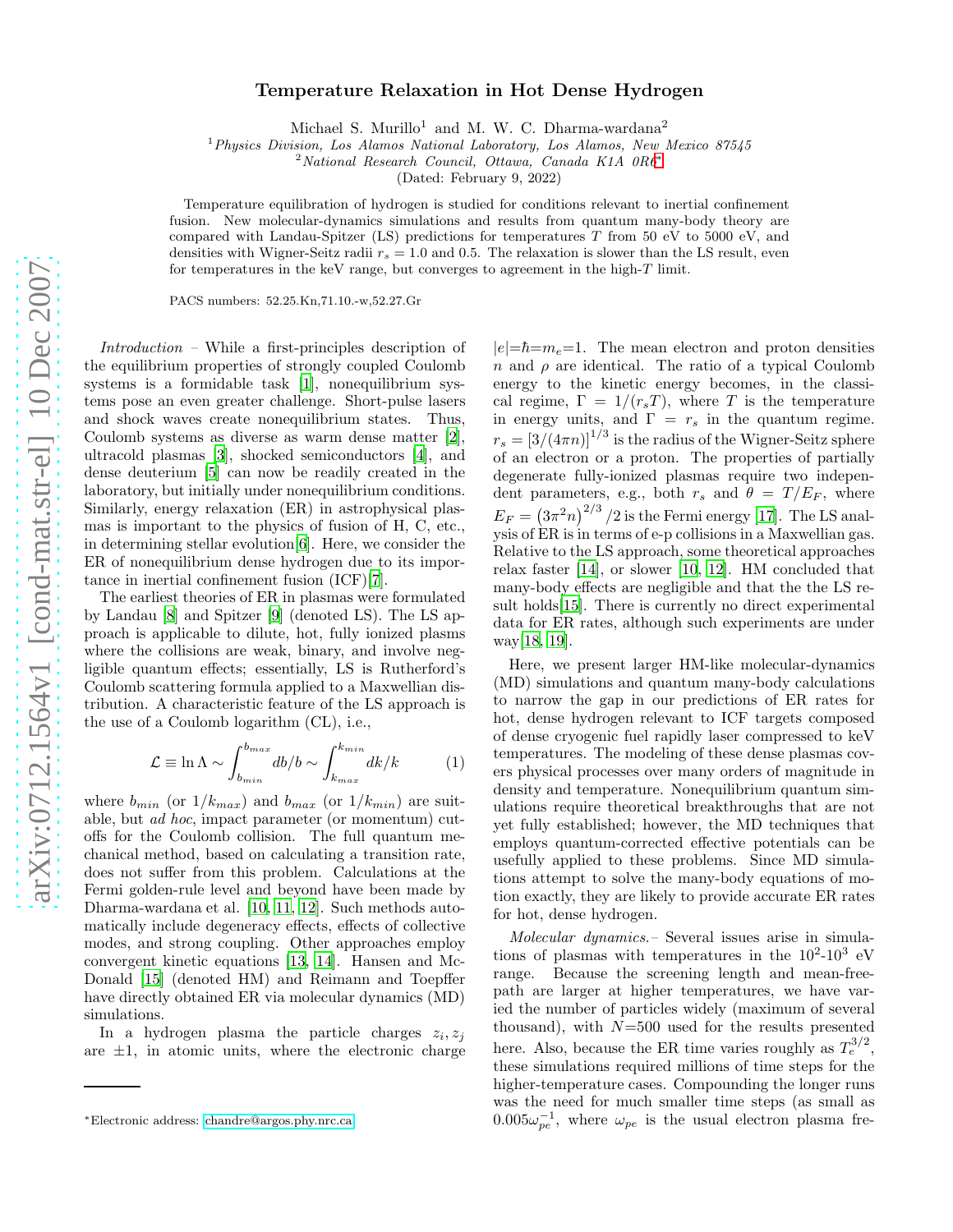quency), as a result of high velocity collisions at high temperature. Such issues are not unexpected, but have rarely been dealt with, since MD is typically applied to strongly coupled (i.e., cooler) classical systems. We carried out direct simulations of electrons and protons since the Born-Oppenheimer approximation is not applicable to this problem. The mass ratio (1 : 1836) was used due to our interest in mass-dependent collective mode effects. Finally, integrations were carried out with the velocity-Verlet algorithm using an  $\mathcal{O}(N^{3/2})$  Ewald method.

The Coulomb interaction  $1/r$  of classical physics is replaced by the mean-value of the operator  $1/\hat{r}$  in quantum systems. This feature modifies the short-ranged behaviour of the electron-electron and electron-proton interactions, since the de Broglie wavelength of the electron is not negligible for small  $r$ . Also, unlike the classical electron-proton interaction which always leads to a bound state, the delocalized electron does not bind to the proton for regimes studied here. These effects are included in the e-e and e-p potentials by solving the relevant Schrodinger equations for the two-body scattering processes. These lead to diffraction-corrected Coulomb potentials  $v_{ij}^{df}(r_{ij})$  which are Coulomb-like for distances larger than the respective de Broglie lengths,  $\lambda_{ij} = 1/\sqrt{2\pi\mu_{ij}T_e}$ . Here  $\mu_{ij}$  are the effective masses of the colliding pair. The choice of  $b_{min} = \lambda_{ij}$  is usal in the LS approaches.

Then interaction  $\phi_{ij}(r)$  between the pair i, j is given by

$$
\phi_{ij} = v_{ij}^{dfr}(r_{ij}) + v_{ee}^{Pau}(r) \tag{2}
$$

$$
v_{ij}^{dfr}(r_{ij}) = \frac{z_i z_j}{r_{ij}} \left[ 1 - e^{\left( -\frac{f_{ij} r_{ij}}{\lambda_{ij}} \right)} \right] + v_{ij}^{Ewl}(r_{ij}) \quad (3)
$$

where  $v_{ij}^{Ewl}$  is the Ewald potential. The potential,  $v_{ee}^{Pau}$ , accounts for the spin-averaged Pauli exclusion between two electrons. This ensures that the "non-interacting" electron pair distribution function (PDF) calculated from a classical simulation is just the non-interacting quantum PDF [\[20](#page-3-18), [21\]](#page-3-19). The explicit form[\[22](#page-3-20)] used by HM is adequate for most of the range studied in this paper. The factor  $f_{ij}$  is unity for all except the cross-species case  $f_{ep}$ . This is chosen using CHNC. The CHNC uses the above potentials and a classical fluid temperature  $T_{cf} = \sqrt{T_e^2 + T_q^2}$  where the quantum temperature  $T_q$  is defined in Ref. [\[21](#page-3-19)]. The  $f_{ep}$  factor at a given  $r_s$ ,  $T_e$ ,  $T_p$  is fixed by requiring that the CHNC  $g_{ep}(r)$ , at  $r=0$  is the same as the Kohn-Sham value of  $g_{ep}(r=0)$ , as discussed more fully in Ref. [\[23\]](#page-3-21). The factors  $f_{ep}$  are within 5% of unity for the conditions of our study.

To validate the potentials under two-temperature, dense-plasma conditions, we carried out (using  $\phi_{ij}$  and its simplified HM forms) MD and CHNC for the conditions  $r_s = 1.0$ ,  $T_e = 50$ eV, and  $T_i = 10$ eV. In the MD, electron and proton velocity-scaling thermostats were used to create the two-temperature system, whereas recent results for the cross-species temperature  $T_{ep}$  [\[23\]](#page-3-21) were used in the



<span id="page-1-0"></span>FIG. 1: Pair distribution functions from MD (data points), CHNC (thick lines) for dense hydrogen,  $r_s = 0.5$  and 1,  $T/E_F = 0.25$  and 1. The  $g_{ee}$  from a simple HNC calculation (i.e., no quantum temperature, no Pauli potential) with just  $v_{ij}^{dfr}$  is also shown for  $r_s = 1$ .

CHNC. The pair distribution functions  $g_{ij}(r)$  are shown in Fig. [\(1\)](#page-1-0).

Temperature equilibration rates were determined for the two densities  $r_s = 0.5 (n_e = 1.5 \times 10^{25} \text{cm}^{-3})$  and  $r_s =$  $1.0 \ (n_e = 1.61 \times 10^{24} \text{cm}^{-3})$  over the temperature range  $0.25 < \theta < 20$ . In practice, an equilibration stage with separate electron and proton velocity-scaling thermostats was used to establish a two-temperature system. This was followed by a microcanonical evolution in which the temperatures were relaxed, with

$$
T_j(t) = \frac{m_j}{3N_j} \sum_{i=1}^{N_j} v_j^2(t),
$$
\n(4)

for each species j. Energy conservation was carefully monitored to assure stability at the elevated temperatures. Stability was quantified by  $\Delta E$  = 1  $\frac{1}{N} \sum_{i=1}^{N}$  $\frac{E_i - E_0}{E_0}$ , where  $E_i$  is the energy at the *i*-th timestep. The timestep was chosen by first performing several simulations with varying timesteps for temperatures  $T = 100, 250, 500, 750$ eV and noting the impact on  $\Delta E$ . As mentioned above, the timestep required for stability decreases dramatically with increasing temperature. A fit to the slope of the temperature profiles yielded the equilibration rate; in practice, the ion temperature was fixed for all runs at  $T_i = 10$ eV so that the reported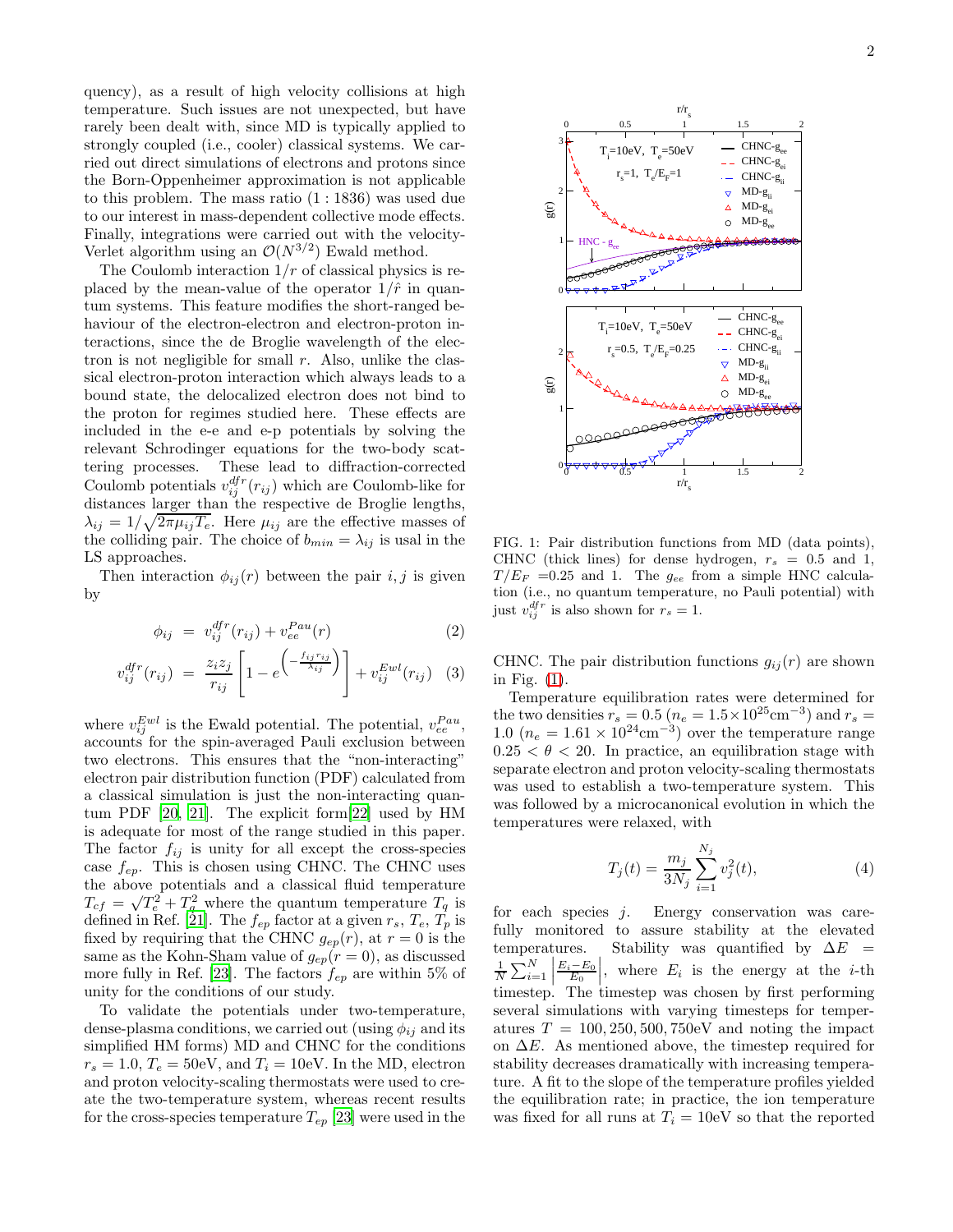results are  $\partial T_e/\partial t$ . Over the range of temperatures considered, the relaxation rate should be very insensitive to the ion temperature.

Quantum transition rates.– The most transparent, strictly quantum approach to the calculation of the ER rate is to treat it as a transition rate where an electron in an initial momentum state  $k_i$  transfers to a final state  $\vec{k}_f$ , while a proton in the initial momentum eigenstate  $\vec{p}_i$  absorbs energy and transfers to a final eigenstate  $\vec{p}_f$ . The availability of such states depends on the products of Fermi occupation factors  $n_{k_i}(1 - n_{k_f})$ , and similarly for the proton states. The strength of the transition depends on the matrix element between the initial and final states. This matrix element may be taken in lowest-order theory (Born approximation) or in higher order (i.e. a  $T$ matrix evaluation). These are the usual ingredients of the Fermi golden rule (FGR) for the transition rate. The summation over all such pair processes gives the total ER rate. But such summations immediately convert the description of the plasma into a description containing the full spectrum of single-particle and collective modes. The spectrum of all modes is given by the spectral function  $A_i(q, \omega, T_i)$  where the species index  $j = e$  or p. These spectral functions are given by the imaginary parts of the corresponding dynamic response functions  $\chi^{j}(\vec{k}, \omega)$ , e.g, Eq. (16) of Ref. [\[12](#page-3-11)]. The ER rate evaluated within the Fermi golden rule,  $R_{fgr}$  can be expressed in terms of the response functions of the plasma as follows, given in Eqs.  $(4)-(7)$  of Ref. [\[11\]](#page-3-10), and Eq. (15) of Ref. [\[12](#page-3-11)]:

<span id="page-2-0"></span>
$$
R_{fgr} = \frac{dK}{dt} = \int \frac{d^3k}{(2\pi)^3} \frac{\omega d\omega}{2\pi} (\Delta B) F_{ep} \tag{5}
$$

$$
\Delta B = \coth(\omega/2T_e) - \coth(\omega/2T_p) \tag{6}
$$

$$
F_{ep} = |(V_{ep}(k)|^2 \Im \left[ \chi^p(\vec{k}, \omega) \right] \Im \left[ \chi^e \left( \vec{k}, \omega \right) \right] \quad (7)
$$

In the above we have used the spherical symmetry of the plasma to write scalars q, k instead of  $\vec{q}$ ,  $\vec{k}$  to simplify the notation.

The excess-energy density is denoted by  $K = K_e - K_i$ , and becomes  $3(T_e - T_p)n/2$ , in the classical regime, i.e., where the chemical potential  $\mu$  is negative. The interaction  $V_{en}(k)$  in this equation is the full Coulomb matrix element and not the diffraction corrected form used in the CHNC and the classical simulations. In the simplest form of the FGR,  $V_{ep}(k) = 4\pi/k^2$  since the momentum states are taken to be plane waves. A T-matrix evaluation would use phase-shifted plane waves and the corresponding modified density of states, instead of  $d^3k/(2\pi)^3$ . With the onset of the classical regime where  $\mu < 0$ , which occurs for  $\theta > 1$ , the  $\Delta B$  factor becomes  $2\Delta/\omega$  where  $\Delta = (T_e - T_p)$ . It was shown in Hazak et al.[\[12\]](#page-3-11) how we may do the  $\omega$ -integration by exploiting the f-sum rule and the fact that the ion-spectral function, peaking near the ion-plasma frequency, resides way below the electron spectral function. Then Eq. [5](#page-2-0) can be written, to a good



<span id="page-2-2"></span>FIG. 2: The relaxation time  $\tau/1000$ , in units of the inverse electon-plasma frequency, for dense hydrogen,  $r_s = 0.5$  and 1, from the degenerate to the classicle region. The Landau-Spitzer (LS) result using the Hansen-McDonald(HM) prescription for the k-cutoffs, the results from the Fermi Golden rule(FGR), and the coupled-mode(CM) are shown, together with the MD results.

approximation as:

<span id="page-2-1"></span>
$$
\frac{1}{\Delta} \frac{d\Delta}{dt} = \frac{2}{3n} \omega_{ion}^2 \int_0^\infty \frac{2}{\pi} \left[ \frac{\partial}{\partial \omega} \Im \chi^{ee} (k, \omega) \right]_{\omega=0} dk \tag{8}
$$

where  $\omega_{ion}$  is the proton-plasma frequency. If we keep the proton temperature  $T_p$  fixed, we see that Eq. [8](#page-2-1) leads to a relaxation time  $\tau$  for the electron temperature  $T_e$ , involving the inverse of the r.h.s. of Eq. [8.](#page-2-1)

The above analysis treats the plasma as two independent subsystems. In reality, the ion-density fluctuations are screened by the electron subsystem, and the ionplasma mode becomes an ion-acoustic mode. The excitations in the coupled-mode system are described by the zeros of Eq. (45) of Ref. [\[10\]](#page-3-9). In the static,  $k \to 0$ limit this denominator converts the electron screening parameter  $k_{DH}^e$  to  $\sqrt{\{(k_{DH}^e)^2 + (k_{DH}^p)^2\}}$ . However, the proton-density modes act dynamically in the relaxation process. Thus the use of static ion screening is incorrect. The coupled-mode(CM) approach is fully dynamical and includes another denominator,

$$
d_{cm} = |1 - V_{ep}^{2}(k)\chi^{ee}(k,\omega)\,\chi^{pp}(k,\omega)|^{2}
$$
 (9)